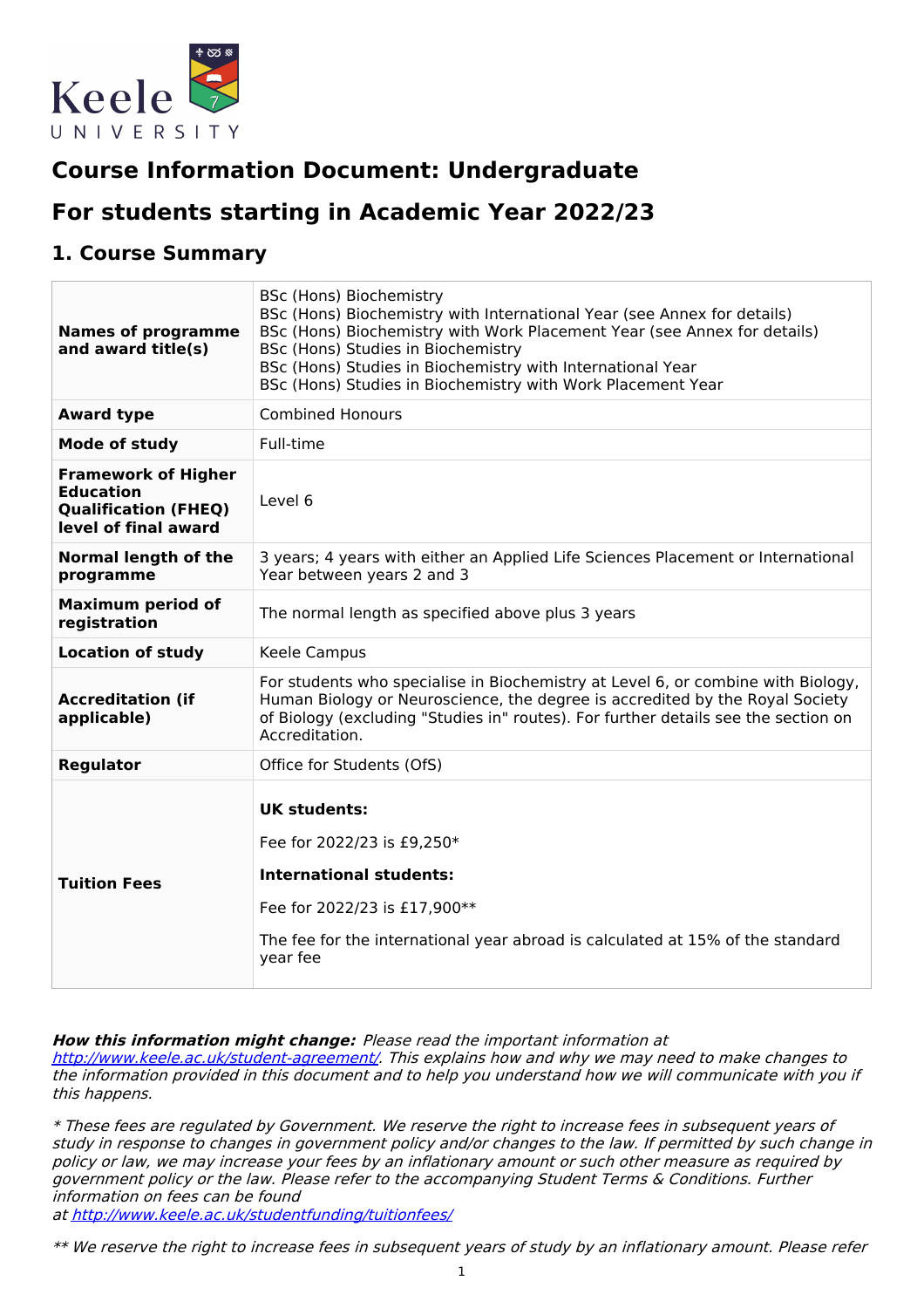to the accompanying Student Terms & Conditions for full details. Further information on fees can be found at <http://www.keele.ac.uk/studentfunding/tuitionfees/>

## **2. What is a Combined Honours programme?**

In a combined honours Biochemistry degree you will study two different, though complementary subjects, with both subjects appearing in your degree title as X and Y, for example Biochemistry and Biology. Across all levels you will study 60 credits of modules in each of your subjects. Alternatively, in your final year you can choose to specialise in just one subject, resulting in an X with Y degree title, for example Biochemistry with Biology. Specialising in Biochemistry will require you to take a minimum of 105 credits of Biochemistry modules, with the option to take a relevant module from your other subject, or to study a full 120 credits of Biochemistry modules.

## **3. Overview of the Programme**

The Biochemistry programme can be taken as part of a combined honours degree. This broad educational remit has been a distinctive feature of Keele's academic philosophy since it was founded in 1953. The course is also available as a single honours programme or as an integrated MSci, detailed in separate specifications.

The Keele Biochemistry programme provides a broad and varied coverage of modern biochemistry, where you will investigate the most exciting areas of 21st Century life science and medical research. Studying life at the molecular level offers the opportunity to investigate the core topics in the life sciences today, from unlocking the secrets of the human genome to the individually tailored molecular therapies of the future, developing a deeper understanding of important structure-function relationships such as how knowledge of the three-dimensional structure of biological macromolecules gives us insight into diverse biochemical processes. The Keele Biochemistry programme places particular emphasis on human and mammalian biochemistry, especially as it relates to health and disease. As well as developing core knowledge in the subject, supported with a comprehensive laboratory programme, you will also develop a range of key transferable and employability skills related to the critical evaluation of scientific literature, effective communication in a variety of formats and teamwork. Additional opportunities, such as the applied life sciences placement, study abroad and a range of final year optional modules give you greater flexibility to tailor the structure and content of your programme to own interests and career goals.

Distinctive features of the course include:

- A contemporary curriculum, with a focus on biochemistry and molecular biology in health and disease, which has been designed to meet requirements for Royal Society of Biology Accreditation;
- Innovative and relevant assessments, designed to foster creativity;
- A core laboratory programme delivered in well-equipped modern laboratories and a wide range of final year research projects;
- The Undergraduate Student Research Conference, giving you the opportunity to present the outcomes of your final year research project in the context of a realistic research conference experience;
- The option to take an Applied Life Sciences Placement between level 5 and level 6;
- The option to include study abroad either as a semester abroad at level 5 or an International Year between level 5 and level 6;
- The opportunity to study a language alongside your programme.

## **4. Aims of the programme**

The broad aims of the programme are to:

- provide you with core knowledge, understanding and skills relevant to Biochemistry
- produce skilled and motivated graduates who are suitably prepared for further study or for employment within or outside their field
- cultivate interest in the biosciences, particularly at the cellular and molecular level, within a caring and intellectually stimulating environment
- promote the development of a range of employability skills, for use in all areas where numeracy and an objective, scientific approach to problem-solving are valued
- promote the development of independent research skills to enable you to undertake relevant postgraduate study.

## **5. What you will learn**

The intended learning outcomes of the programme (what students should know, understand and be able to do at the end of the programme), can be described under the following headings:

- Subject knowledge and understanding
- Subject specific skills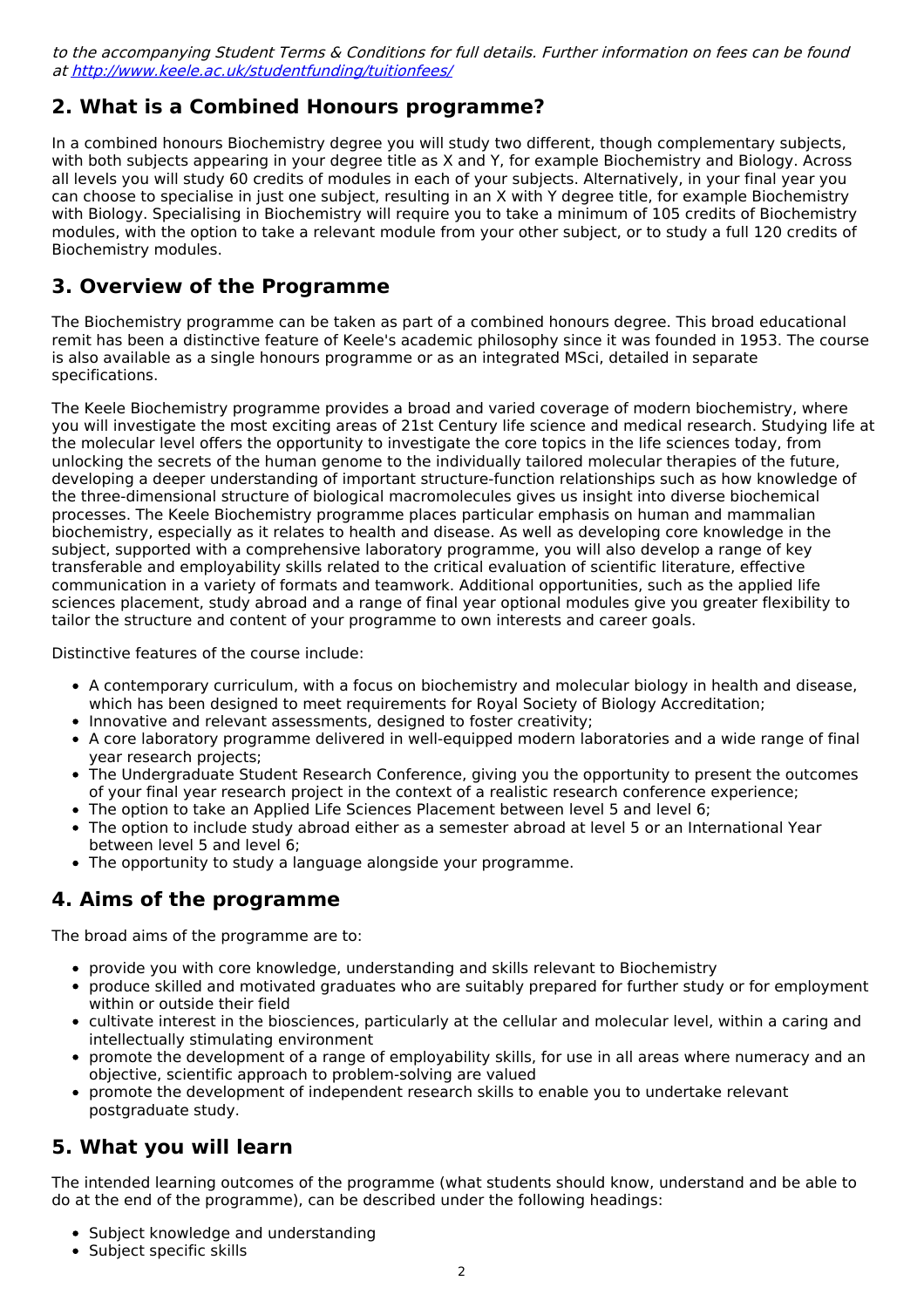- Intellectual skills
- Key or transferable skills (including employability skills)

#### **Subject knowledge and understanding**

Successful students will be able to demonstrate knowledge and understanding of:

- the chemistry that underlies biological process and their study, including chemical and thermodynamic principles applied to biochemical catalysis and the role of enzymes and other proteins in determining the function and fate of cells and organisms.
- the essential features of cell metabolism and its control, developing from a broad understanding of core processes related to cellular respiration and photosynthesis to the application of this in context to acquired and inherited disease
- the principles that determine the three-dimensional structure of biological macromolecules (including nucleic acids, proteins and carbohydrates) and be able to explain detailed examples of how structure enables function
- the molecular basis of genetics and gene expression, including the structure, arrangement, expression, and regulation of genes, and relevant experimental methods for their study and/or manipulation
- the structure, function and organisation of a wide range of cell types (both prokaryotic and eukaryotic), including subcellular organelles and transport processes the signal transduction mechanisms of extraand intra-cellular receptors in cell signalling pathways controlling cellular activities and how these can be investigated experimentally
- the innate and adaptive immune system, including the main cell types involved, the structural basis for pathogen recognition and key effector functions related to host defence and experimental methods for their study or manipulation
- experimental methods for the investigation of relevant areas of biochemistry and molecular biology, including the scientific method, hypothesis-driven investigation and the critical nature of evidence and scientific debate
- current developments in biochemistry and molecular biology, including areas of ethical or public concern

#### **Subject specific skills**

Successful students will be able to:

- evaluate scientific literature with a full and critical understanding, while addressing such questions as content, context, aims, objectives, quality of information, and its interpretation and application
- attain competence in a range of laboratory techniques and employ a variety of methods (including computational studies related to bioinformatics and the use of small molecule and macromolecular databases) in investigating, acquiring, recording and analysing information relevant to biochemistry and molecular biology
- design, conduct, analyse, report and evaluate biochemical experiments, acknowledging an awareness of the validity, accuracy, calibration, precision and reproducibility of results
- work safely and responsibly in the laboratory with awareness of standard procedures such as risk assessment, COSHH, relevant health and safety regulations
- recognise philosophical and ethical issues relevant to the subject, including those relating to animal welfare and procedures for obtaining informed consent
- apply scientific method, planning an analytical skills to carry out a research project
- apply biochemical understanding to familiar and unfamiliar problems

#### **Intellectual skills**

Successful students will be able to:

- assess the merits of contrasting theories, paradigms, concepts or principles and develop reasoned arguments
- identify, analyse and solve problems by a variety of methods, either individually and/or cooperatively
- make critical interpretations, evaluations and judgements of data
- obtain, analyse and summarise several lines of subject-specific evidence to formulate and test hypotheses, with critical interpretation of quantitative and qualitative research findings
- take responsibility for their own learning and reflect upon that learning
- construct grammatically correct documents in an appropriate academic style using and referencing relevant ideas and evidence
- understand the importance of academic and research integrity

#### **Key Employability skills**

Successful students will be able to:

develop an adaptable, flexible, sustainable and effective approach to learning and study, including time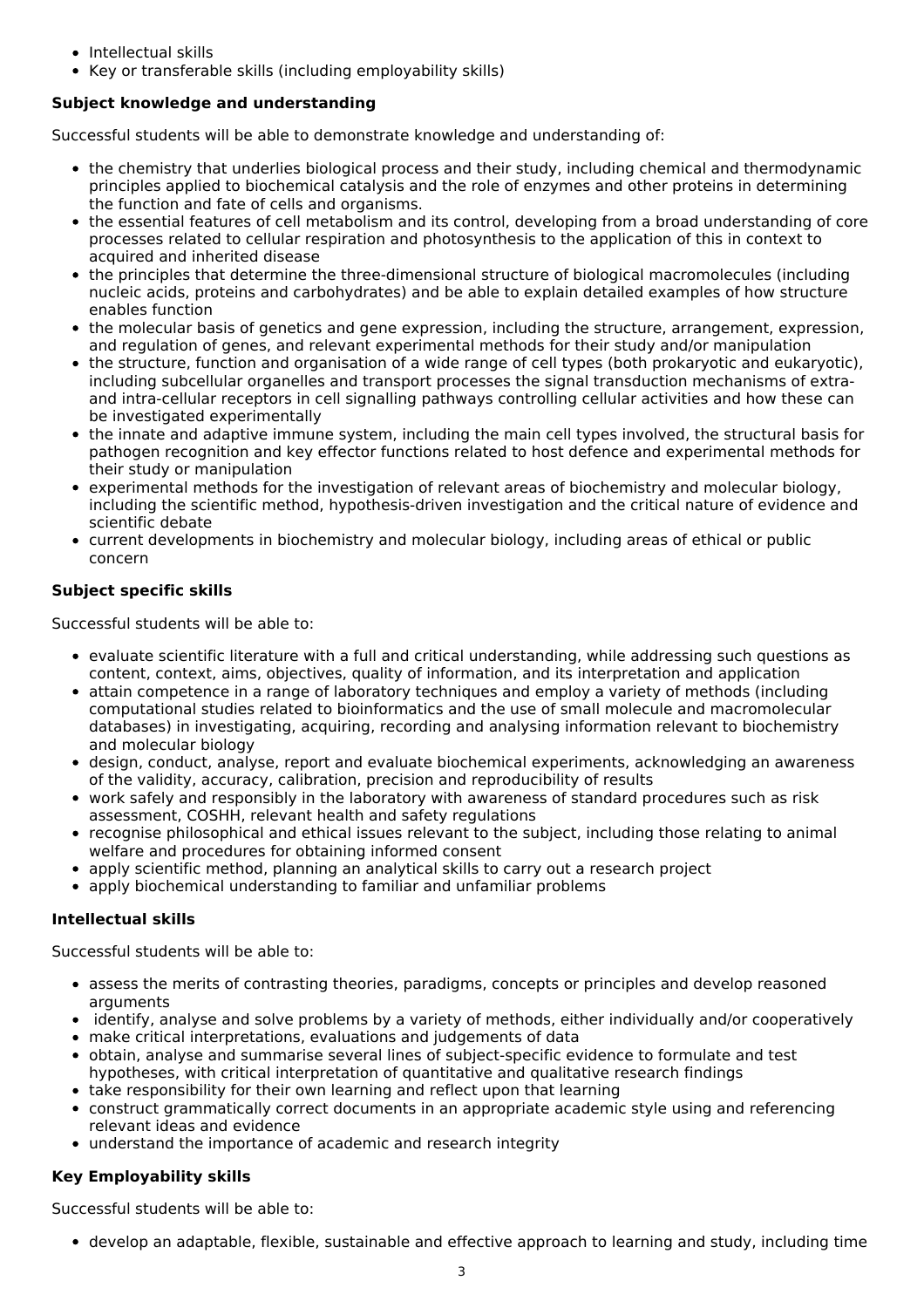management, creativity and intellectual integrity

- acquire, analyse, synthesise, summarise and present information and ideas from a wide range of sources: textual, numerical, verbal, graphical
- prepare, process, interpret and present data, using appropriate qualitative and quantitative techniques, statistical programmes, spreadsheets and programs for presenting data visually
- use the internet and other electronic sources effectively and critically as a means of communication and a source of information
- cite and reference work in an appropriate manner, ensuring academic integrity and the avoidance of plagiarism whether intentional or not
- communicate effectively to a variety of audiences by written, spoken and graphical means using appropriate techniques and scientific language
- develop skills necessary for self-managed and lifelong learning, including working independently, organisational, enterprise and knowledge transfer skills
- work with others to identify and achieve collaborative goals and responsibilities and perform in a respectful manner that is accepting of the viewpoints and opinions of others
- motivate themselves and sustain that motivation over an extended period of time
- identify and work towards targets for personal, academic and career development

We are committed to developing not only your intellectual, but also personal and professional skills. Alongside our innovative programme, Keele University offers a wide range of enriching activities that offer added value and aim to maximise your potential.

Further information can be found at: <http://www.keele.ac.uk/journey/>

### **6. How is the programme taught?**

Diversity, flexibility and inclusivity is at the heart of our Education Strategy. Your Student Voice helps us to shape what we do and we include students, local employers and professional bodies in our decision-making process.

The delivery of our programme will include the following types of activities:

**Online lectures.** Traditional 'lectures' are often delivered online using short videos, directed reading, key learning outcomes and Forms that you can use to ask questions anonymously. This approach will give you far more flexibility to study where, when and how you choose.

**Campus-based tutorials and workshops.** Often designed to support online lectures. Tutorials and workshops help promote social learning, develop a sense of community and give you an opportunity to deepen your understanding of core issues, ask questions, reflect on your own learning, and discuss content with other students and your tutors. Other workshops will also support data analysis and report writing, including IT literacy, as well as supporting you in developing skills in computational and bioinformatic analysis.

**Laboratory practicals.** A comprehensive laboratory programme covering a diverse range of modern biochemical and molecular techniques designed to train you in the skills needed for a career in biochemistry. The programme will also develop skills in experimental design through enquiry-based learning and will ensure you develop both independent and team-based skills.

**Live, online tutorials, workshops and drop-in sessions** . Often used to host plenary sessions. These plenary sessions are optional, added value and may cover topics common to all students such as: note taking and meet your alumni at Level 4; IT and data analysis at Level 5 and writing retreats and careers at Level 6.

**Independent study.** Based on directed reading from text books, research papers and research reviews to support your learning of the core material and deepen your understanding of the subject.

**Life Sciences Double Experimental Project** (with research skills assessment) gives you the opportunity to undertake a piece of independent experimental research supervised and supported by a member of staff.

Apart from these formal activities, students are also provided with regular opportunities to talk through particular areas of difficulty, and any special learning needs they may have, with their Personal Tutors or by contacting module lecturers on a one-to-one basis.

## **7. Teaching Staff**

University life is not just about the content of your degree. It is also an opportunity to network, to speak to people working in fields that excite you. Here in Life Sciences, you will meet a diverse range of staff that you can see by using the following link: [\(https://www.keele.ac.uk/lifesci/people/](https://www.keele.ac.uk/lifesci/people/)). We also invite speakers from the School of Pharmacy, School of Medicine and the University Hospitals of 4 North Midlands to enrich your learning. Our staff include world-leading researchers, clinical practitioners and experts in learning and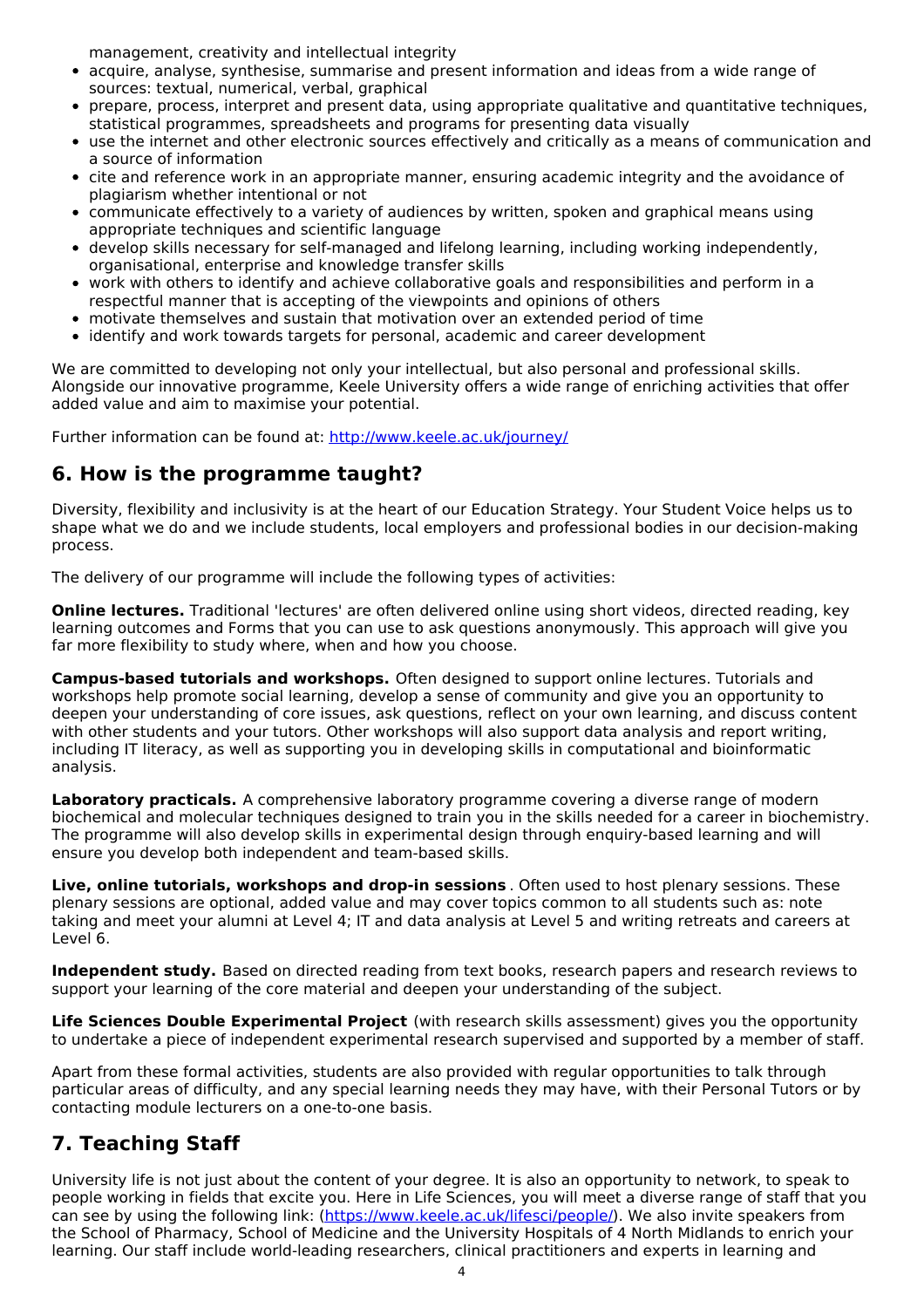teaching. As part of their training, all staff complete post-graduate courses on learning and teaching. Some take this to Masters level and beyond, choosing to specialise in pedagogic research to ensure that our programmes are taught to the very highest standards. Members of the School of Life Sciences hold recognised or accredited teaching qualifications and the majority are Fellows or Associates of the Higher Education Academy (HEA), whilst a number are Senior Fellows of the HEA. Several Life Sciences' staff members have been awarded Keele's prestigious Excellence in Teaching and Learning awards and several were awarded a KeeleSU Education Award for personal tutoring.

The University will attempt to minimise changes to our core teaching teams, however, delivery of the programme depends on having a sufficient number of staff with the relevant expertise to ensure that the programme is taught to the appropriate academic standard. Staff turnover, for example where key members of staff leave, fall ill or go on research leave, may result in changes to the programme's content. The University will endeavour to ensure that any impact on students is limited if such changes occur.

## **8. What is the structure of the Programme?**

The academic year is divided into two taught semesters. Each semester will generally have twelve weeks of teaching followed by three weeks of final assessments. Details of each semester can be found using the following link: <https://www.keele.ac.uk/students/academiclife/keydates/>. Our programme is organised into discrete modules. Each module is assessed independently and awarded a set number of credits (usually 15 or 30). A 15-credit module equates to 150 hours of student work. Some modules are compulsory and you are required to complete them. Others are optional, giving you some choice in what you want to study.

A summary of the total credit requirements per year is as follows, with a minimum of 90 subject credits (compulsory plus optional) required for each year across both of your combined honours subjects (minimum of 45 credits of subject-specific content for each subject). This document has information about *Biochemistry* modules only where you are required to study a full 60 credits of core Biochemistry modules at levels 4 and 5, with 60 credits of core and optional modules at level 6; please also see the programme specification for your other chosen subject.

For further information on the content of modules currently offered, please visit: <https://www.keele.ac.uk/recordsandexams/modulecatalogue/>

| Year    | <b>Compulsory</b> | <b>Optional</b> |     | <b>Electives</b> |     |
|---------|-------------------|-----------------|-----|------------------|-----|
|         |                   | Min             | Max | Min              | Max |
| Level 4 | 60                | 0               | 0   | 0                | 0   |
| Level 5 | 60                | 0               | 0   | 0                | 0   |
| Level 6 | 15                | 45              | 60  | Ω                | 0   |

At level 6 there is the option to choose to specialise in one of your subjects, taking a minimum of 105 credits in this subject rather than taking modules from both subjects, specialising in Biochemistry means you must take a 30 credit ISP (independent study project) research project. If you continue with a combined honours programmme at level 6 you must take a minimum of 15 credits as an ISP. If you are combining with Biology, Human Biology or Neuroscience you must still select a 30 credit ISP module as a requirement for accreditation, split between the two subjects.

### **Module Lists**

### **Level 4**

| <b>Compulsory modules</b> | <b>Module Code</b> | <b>Credits</b> | <b>Period</b> |
|---------------------------|--------------------|----------------|---------------|
| Biochemistry              | LSC-10064          | 30             | Semester 1    |
| Core Practical Skills     | LSC-10087          |                | Semester 1-2  |
| Molecular Cell Biology    | LSC-10066          | 30             | Semester 2    |

LSC-10087 is a core, zero-credit module. All lab-work across this Level of study will be coordinated through this module and assessed within other credit-bearing modules across the year where appropriate. This module also provides helpful academic support and development material that provide added value to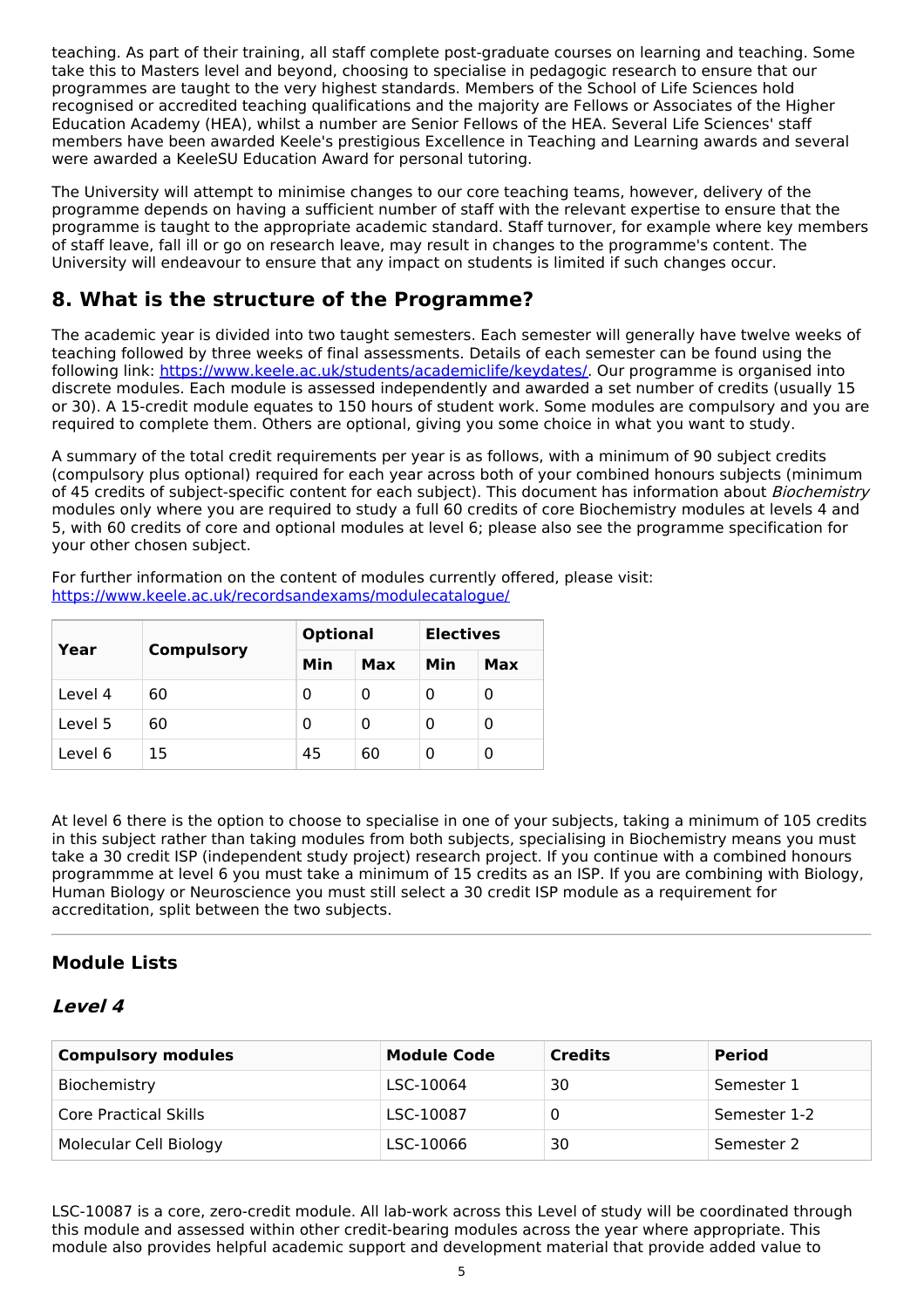enhance your overall student experience. Students who fail this module and are studying a RSB accredited combination will transfer to Studies in Biochemistry. This is not accredited by the RSB.

### **Level 5**

| <b>Compulsory modules</b>                        | <b>Module Code</b> | <b>Credits</b> | <b>Period</b> |
|--------------------------------------------------|--------------------|----------------|---------------|
| Gene and Protein Engineering                     | LSC-20003          | 15             | Semester 1    |
| Molecular, Cellular and Structural<br>Immunology | LSC-20015          | 15             | Semester 1    |
| Practical Skills in Bioscience                   | LSC-20107          | 0              | Semester 1-2  |
| Metabolism in Health and Disease                 | LSC-20016          | 15             | Semester 2    |
| Cell Signalling                                  | LSC-20085          | 15             | Semester 2    |

LSC-20107 is a core, zero-credit module. All lab-work across this Level of study will be coordinated through this module and assessed within other credit-bearing modules across the year where appropriate. This module also provides helpful academic support and development material that provide added value to enhance your overall student experience. Students who fail this module and are studying a RSB accredited combination will transfer to Studies in Biochemistry. This is not accredited by the RSB

### **Level 6**

| <b>Compulsory modules</b>                            | Module Code | <b>Credits</b> | <b>Period</b> |
|------------------------------------------------------|-------------|----------------|---------------|
| <b>Bioinformatics and Science</b><br>' Communication | LSC-30057   | 15             | Semester 1-2  |

| <b>Optional modules</b>                                                              | <b>Module Code</b> | <b>Credits</b> | <b>Period</b> |
|--------------------------------------------------------------------------------------|--------------------|----------------|---------------|
| Structural Biology & Macromolecular<br><b>Function</b>                               | LSC-30016          | 15             | Semester 1    |
| Applied Life Sciences Placement - ISP                                                | LSC-30019          | 15             | Semester 1    |
| Advances in Medicine                                                                 | LSC-30028          | 15             | Semester 1    |
| Human Parasitology                                                                   | LSC-30036          | 15             | Semester 1    |
| Double Applied Life Sciences Placement -<br><b>ISP</b>                               | LSC-30038          | 30             | Semester 1    |
| Life Sciences Double Experimental Project<br>(with research skills assessment)       | LSC-30045          | 30             | Semester 1-2  |
| Life Sciences Single Experimental Project<br>(with research skills assessment) - ISP | LSC-30048          | 15             | Semester 1-2  |
| Cancer Biology                                                                       | LSC-30061          | 15             | Semester 2    |
| Medical Glycobiology (Level 6)                                                       | LSC-30065          | 15             | Semester 2    |

If you choose to specialise in this subject in your final year you will study the following modules:

| <b>Compulsory modules</b>                   | <b>Module Code</b> | <b>Credits</b> | <b>Period</b> |
|---------------------------------------------|--------------------|----------------|---------------|
| Bioinformatics and Science<br>Communication | LSC-30057          | 15             | Semester 1-2  |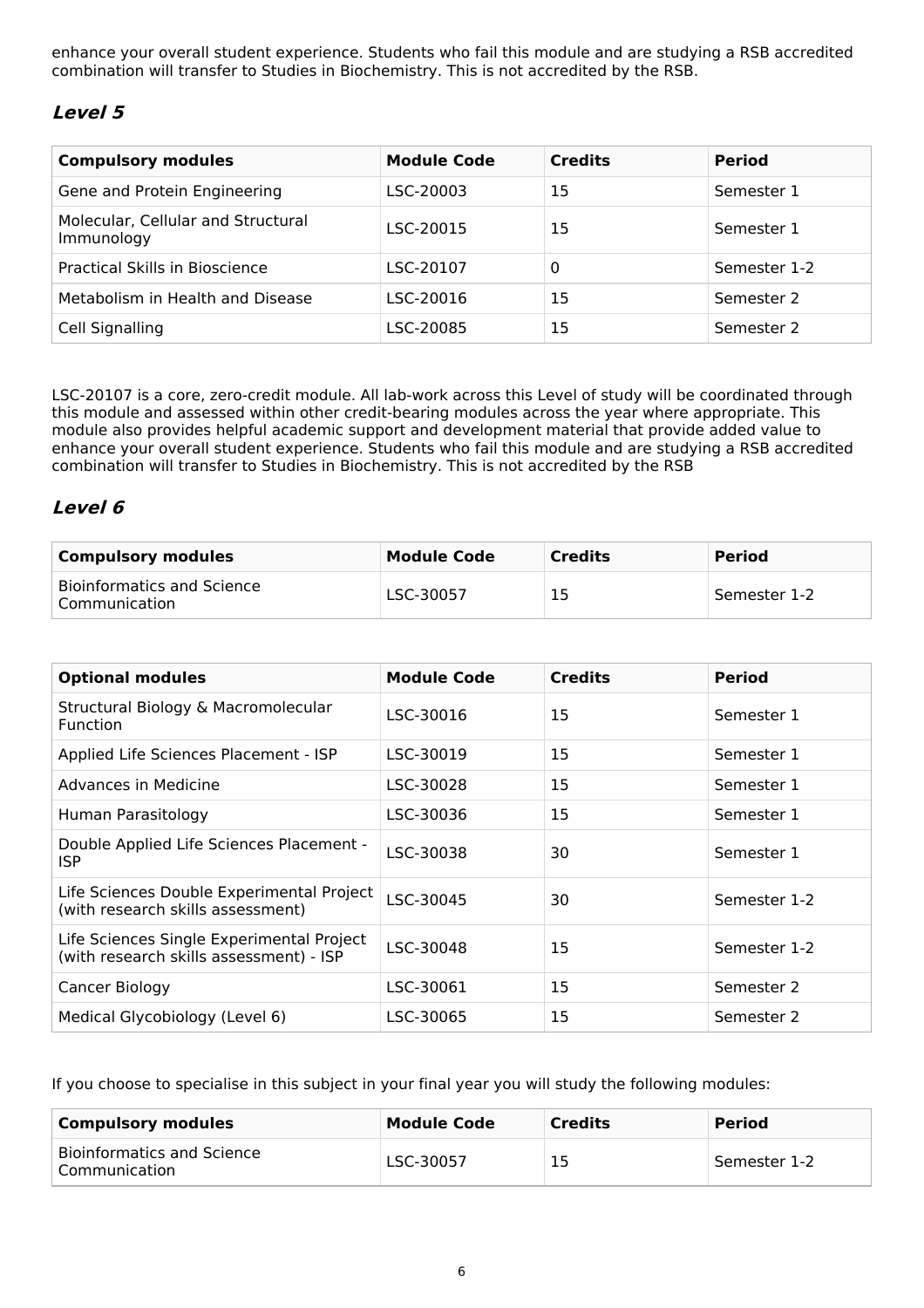| <b>Optional modules</b>                                                        | <b>Module Code</b> | <b>Credits</b> | <b>Period</b> |
|--------------------------------------------------------------------------------|--------------------|----------------|---------------|
| Structural Biology & Macromolecular<br><b>Function</b>                         | LSC-30016          | 15             | Semester 1    |
| Advances in Medicine                                                           | LSC-30028          | 15             | Semester 1    |
| Human Parasitology                                                             | LSC-30036          | 15             | Semester 1    |
| Case Studies in Biotechnology                                                  | LSC-30051          | 15             | Semester 1    |
| <b>Tropical Biology Field Course</b>                                           | LSC-30066          | 15             | Semester 1    |
| Biology of Disease - ISP                                                       | LSC-30015          | 15             | Semester 1-2  |
| Double Applied Life Sciences Placement -<br><b>ISP</b>                         | LSC-30038          | 30             | Semester 1-2  |
| Life Sciences Double Experimental Project<br>(with research skills assessment) | LSC-30045          | 30             | Semester 1-2  |
| Cancer Biology                                                                 | LSC-30061          | 15             | Semester 2    |
| Medical Glycobiology (Level 6)                                                 | LSC-30065          | 15             | Semester 2    |

#### **Level 6 Module Rules**

- 15 or 30 credits of independent study modules must be selected
- Students specialising in Biochemistry or combining with Biology, Human Biology or Neuroscience (i.e. RSB accredited routes) MUST take either LSC-30045 or LSC-30038
- LSC-30045 and LSC-30038: these modules are NOT available to students on non RSB-accredited subject combinations
- LSC-30048 and LSC-30019: these modules are NOT available to students specialising in Biochemistry or doing RSB-accredited combinations

### **9. Final and intermediate awards**

Credits required for each level of academic award are as follows:

| <b>Honours</b><br><b>Degree</b>                     | 360<br>credits    | You will require at least 120 credits at levels 4, 5 and 6<br>You must accumulate a minimum of 135 credits in each subject (270 credits in total),<br>with at least 45 credits at each level of study (Levels 4, 5 and 6) in each of your two<br>subjects (90 credits per year). Your degree title will be 'subject X and subject Y'.<br>If you choose to study one subject in your final year of study a minimum of 90 credits<br>in that subject is required. Your degree title will be 'subject X with subject Y'. |
|-----------------------------------------------------|-------------------|-----------------------------------------------------------------------------------------------------------------------------------------------------------------------------------------------------------------------------------------------------------------------------------------------------------------------------------------------------------------------------------------------------------------------------------------------------------------------------------------------------------------------|
| <b>Diploma</b><br>in Higher<br><b>Education</b>     | 240<br>$c$ redits | You will require at least 120 credits at level 4 or higher and at least 120 credits at<br>level 5 or higher                                                                                                                                                                                                                                                                                                                                                                                                           |
| <b>Certificate</b><br>in Higher<br><b>Education</b> | 120<br>credits    | You will require at least 120 credits at level 4 or higher                                                                                                                                                                                                                                                                                                                                                                                                                                                            |

**International Year option:** in addition to the above students must pass a module covering the international year in order to graduate with a named degree including the 'international year' wording. Students who do not complete, or fail the international year, will be transferred to the three-year version of the programme.

**Work Placement Year option:** in addition to the above students must pass a non-credit bearing module covering the work placement year in order to graduate with a named degree including the 'international year' wording. Students who do not complete, or fail the international year, will be transferred to the three-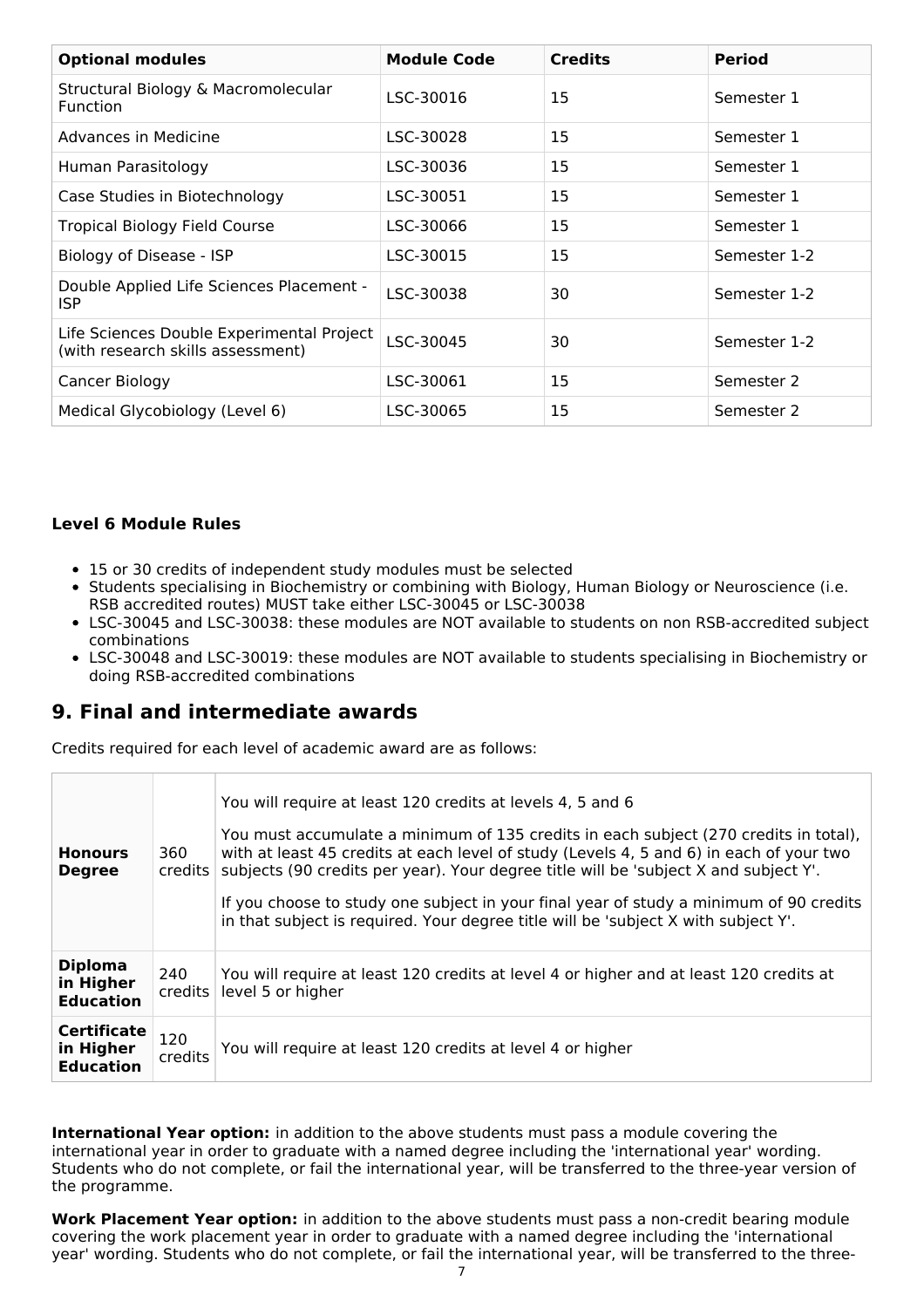## **10. How is the Programme Assessed?**

Our assessment strategy is designed to be authentic and diverse so that you can develop key skills that meet academic, professional body and employer expectations. Module managers will provide appropriate guidance for each assessment and the marking criteria that will be used to assess your work.

Our assessment strategy will help you to develop and evidence your ability to:

**Provide evidence-based solutions to current scientific problems** . Most often this is assessed through a range of essays, portfolios and literature reviews.

**Present scientific findings.** Often these are lab reports or experimental projects that test your ability to pose scientific hypotheses, design experiments, understand methodologies, present findings, analyse data and situate your work in the current literature. Other assessments will also develop your skills in accessing, manipulating and presenting the outcomes of computational investigations, including in bioinformatics and the use of small molecule and macromolecular databases.

**Communicate effectively with a range of audiences**. These can include scientific posters, patient information leaflets, wikis, blogs or oral presentations, as well as more standard laboratory reports, proformas and literature reviews.

**Work professionally.** Your final year, independent research project will give you an opportunity to demonstrate a range of professional skills such as leadership, innovation, time keeping, communication and the ability to work safely and ethically.

**Work effectively in a team.** Most often this is assessed through group presentations but can also include competencies such as working together in the lab or other group assignments, such as the optimisation and product of commercial laboratory assay kit for metabolite quantification.

**Solve problems in a time-limited fashion**. Often in the work environment we are asked to solve problems in a relatively short amount of time. Our online tests and end-of-semester, online, open-book examinations will help you to evidence these skills.

Marks are awarded for summative assessments designed to assess your achievement of learning outcomes. You will also be assessed formatively to enable you to monitor your own progress and to assist staff in identifying and addressing any specific learning needs. Feedback, including guidance on how you can improve the quality of your work, is also provided on all summative assessments, which we aim to provide within three working weeks of submission. This is often phrased in terms of strengths, weaknesses and ways to improve to help you focus on key areas that can improve the quality of your work in the future.

## **11. Contact Time and Expected Workload**

This contact time measure is intended to provide you with an indication of the type of activity you are likely to undertake during this programme. The data is compiled based on module choices and learning patterns of students on similar programmes in previous years. Every effort is made to ensure this data is a realistic representation of what you are likely to experience, but changes to programmes, teaching methods and assessment methods mean this data is representative and not specific.

Undergraduate courses at Keele contain an element of module choice; therefore, individual students will experience a different mix of contact time and assessment types dependent upon their own individual choice of modules. The figures below are an example of activities that a student may expect on your chosen course by year stage of study. Contact time includes scheduled activities such as: lecture, seminar, tutorial, project supervision, demonstration, practical classes and labs, supervised time in labs/workshop, fieldwork and external visits. The figures are based on 1,200 hours of student effort each year for full-time students.

### **Activity**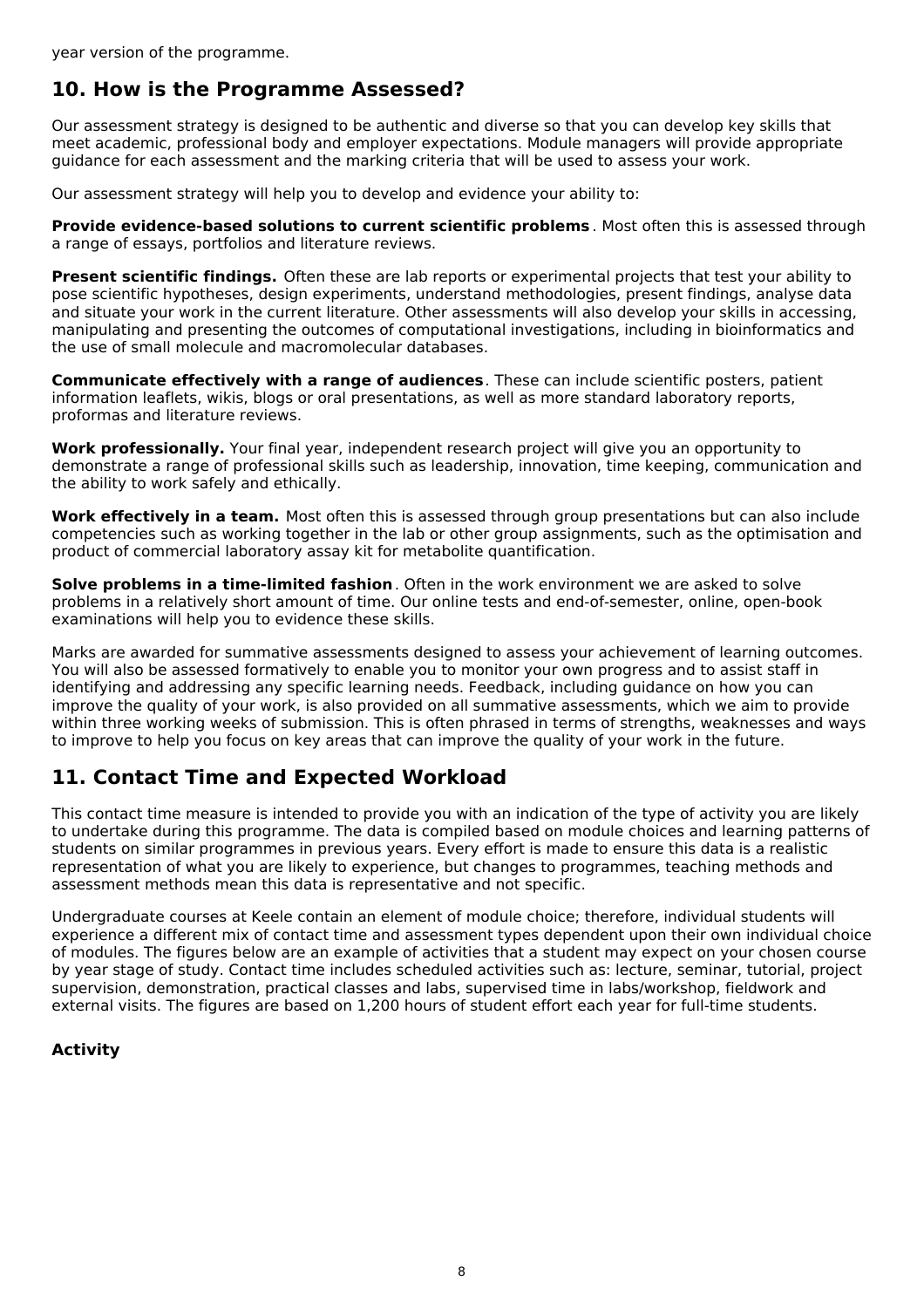|                     | <b>Scheduled learning and teaching</b><br>activities | <b>Guided independent</b><br><b>Study</b> | <b>Placements</b> |
|---------------------|------------------------------------------------------|-------------------------------------------|-------------------|
| Year 1 (Level<br>4) | 21%                                                  | 79%                                       | 0%                |
| Year 2 (Level<br>5) | 29%                                                  | 71%                                       | $0\%$             |
| Year 3 (Level<br>6) | 9%                                                   | 91%                                       | 0%                |

## **12. Accreditation**

The programme for all students who specialise in Biochemistry at level 6 or combine with Biology, Human Biology or Neuroscience is accredited by the Royal Society of Biology (RSB).

Students should note that to be awarded Royal Society of Biology accreditation they must achieve a minimum standard of 40% in the Life Sciences Double Experimental Project with research skills assessment (or equivalent placement module). Students that condone this module may still be eligible for the award Studies in Biochemistry. Students are also required to obtain a pass mark for the Level 4 Core Practical Skills and Level 5 Practical Skills in Bioscience modules in order to remain on the accredited routes, else the award title will be Studies in Biochemistry

## **13. University Regulations**

The University Regulations form the framework for learning, teaching and assessment and other aspects of the student experience. Further information about the University Regulations can be found at: <http://www.keele.ac.uk/student-agreement/>

If this programme has any exemptions, variations or additions to the University Regulations these will be detailed in an Annex at the end of this document titled 'Programme-specific regulations'.

A student who has completed a semester abroad will not normally be eligible to transfer onto the International Year option.

## **14. Other Learning Opportunities**

We are committed to offering a rich and diverse student experience that goes far beyond your degree.

Most years, we are able to offer range of different opportunities to enrich your student experience. These can include:

**Study abroad.** You could apply to spend one semester at Level 5 studying in one of our international partner universities. This not only gives you valuable international experience, but can also allow you to study a complimentary subject - such as epidemiology or molecular biology - in greater detail, whilst remaining complementary to the your programme of study at Keele. The marks that you achieve whilst studying abroad will count to your overall attainment across Level 5.

**International year.** Is similar to study abroad, but here you choose to take an additional year in between Levels 5 and 6 studying in one of our international partner universities. More information can be found at: <http://www.keele.ac.uk/studyabroad/partneruniversities/>

**Industrial placements**. You could apply to a range of national and international employers for an industrial placement. These take place in between Level 5 and 6 and usually last 6-9 months. They provide excellent work experience and an opportunity to collect data for your Level 6 independent research student project.

**Secondments.** These are shorter industrial placements that usually take place over the summer in between Level 5 and 6 and usually last between 2-8 weeks. They can be based locally in one of our research labs here at Keele, nationally or internationally. For example, often some our students will travel to Malaysia to work with our partner Universiti Sains Malaysia.

**Tropical field trip.** You could apply for our School tropical field that takes place in Malaysia. These are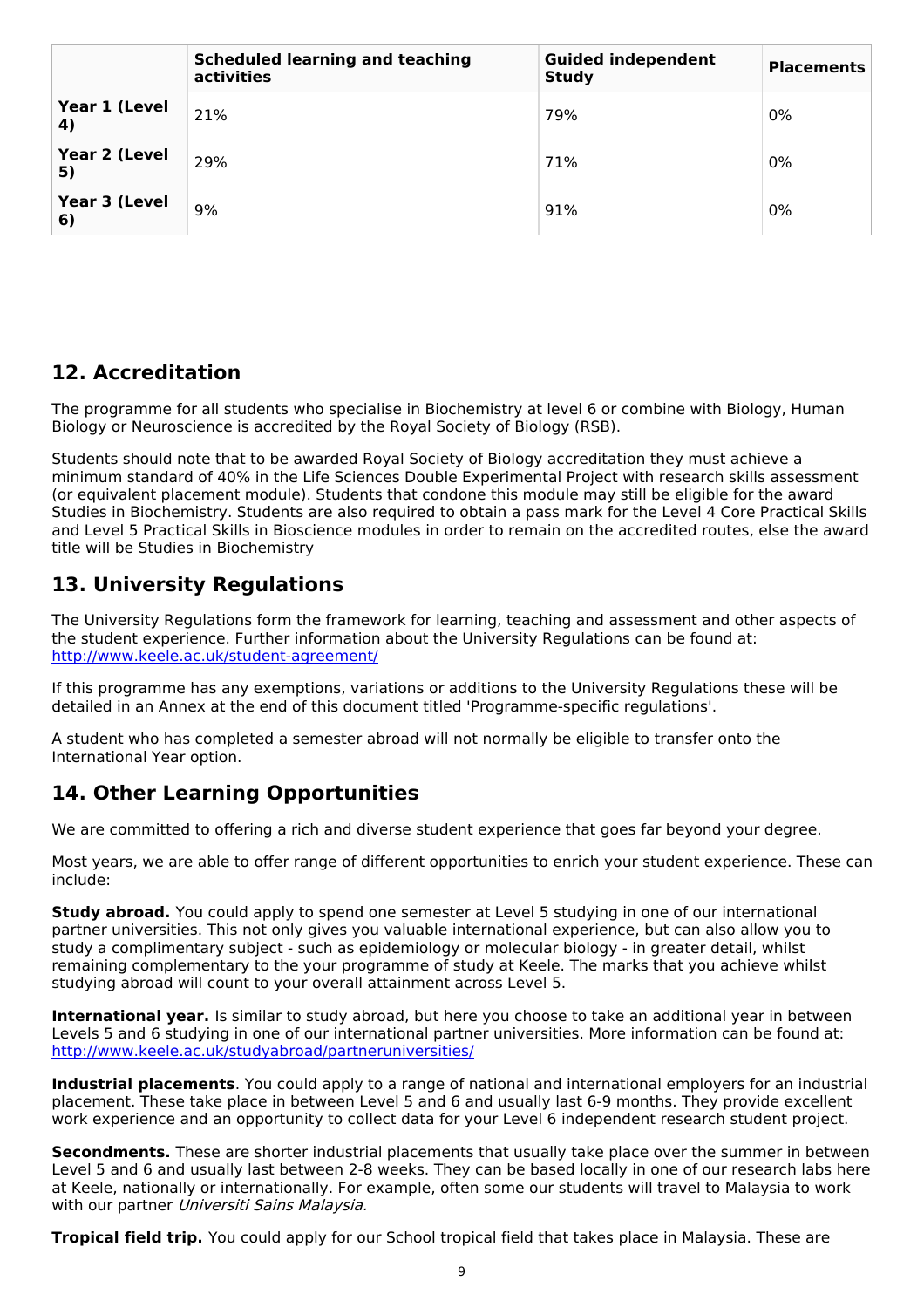often more conservational in nature, but again provide fantastic international experience and of course, will complement and broaden your programme of study in Biochemistry. Note: the Tropical Biology Field Course module is only available to students specialising in Biochemistry in their final.

**Operation Wallacea**. This is a private company that supports a wide range of student projects with a particular focus on biodiversity and climate research. More information can be found at: <https://www.opwall.com>

Note: the opportunities described above are limited and dependent on external providers. We may not be able to offer them every year and there will be additional costs if you do successfully secure a place. We discuss all of these options in more detail across Level 4 and Level 5 so you can make an informed decision

#### **Other opportunities**

There are a number of schemes available from e.g. the Wellcome Trust that provide bursaries for students to gain laboratory experience in the summer vacation between level 5 and 6. Staff in Life Sciences have hosted these bursaries in the past and students who are interested can approach staff, who will have to submit an application on the students' behalf to the funding bodies (usually in January or February). Staff may also be willing to host students in their laboratories during the summer vacation on a voluntary basis.

Other learning opportunities for Biochemistry students vary from year to year but include the opportunity to hear from, and talk to, a range of guest speakers and presenters including researchers from around the world. Some of these activities are timetabled as part of taught modules, others are organised separately as part of a school-wide seminar programme, but are widely advertised and undergraduate students are always welcome to attend.

## **15. Additional Costs**

| <b>Activity</b>                                                                                 | <b>Estimated cost</b> |
|-------------------------------------------------------------------------------------------------|-----------------------|
| Field courses - compulsory                                                                      | £N/A                  |
| Field courses - optional                                                                        | £N/A                  |
| Equipment:<br>Text books (mainly require in levels 4 and 5)<br>Calculator and writing materials | £250                  |
| Travel                                                                                          | £N/A                  |
| Other additional costs:<br>Replacement lab coat if allocated one is lost                        | £12                   |
| <b>Total estimated additional costs</b>                                                         | £262                  |

These costs have been forecast by the University as accurately as possible but may be subject to change as a result of factors outside of our control (for example, increase in costs for external services). Forecast costs are reviewed on an annual basis to ensure they remain representative. Where additional costs are in direct control of the University we will ensure increases do not exceed 5%.

As to be expected there will be additional costs for inter-library loans and potential overdue library fines, print and graduation. We do not anticipate any further costs for this programme.

## **16. Annex - International Year**

#### **Biochemistry with International Year**

Please note: in order to be eligible to take the International Year option your other subject must also offer this option. Please refer to the information published in the course document for your other subject.

#### **International Year Programme**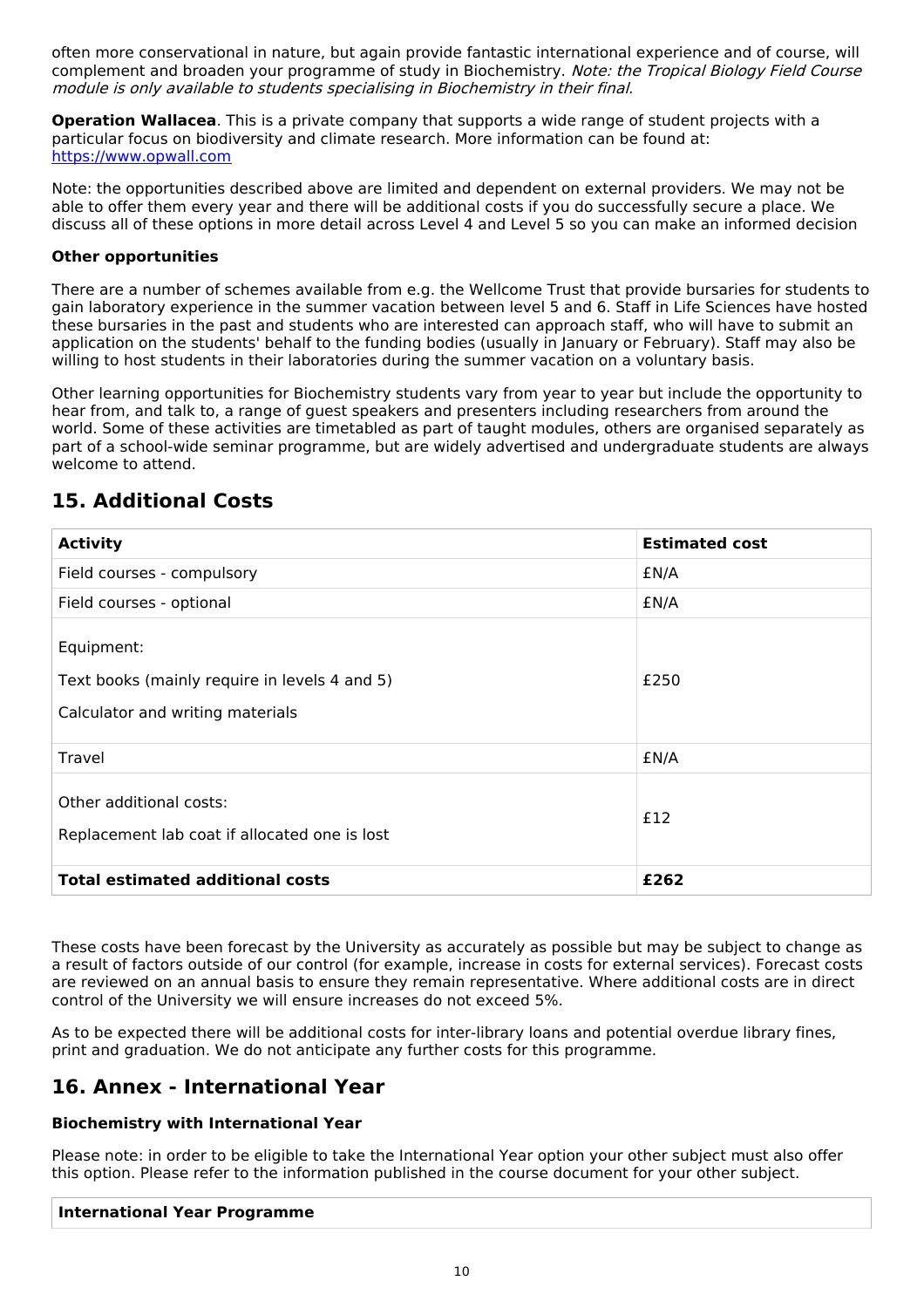At Level 5 you can apply to transfer onto our International Year pathway. If successful, you will have an additional year of study at one of our international partner Universities once you have completed Level 5 here at Keele.

Students who successfully complete both the second year (Level 5) and the International Year will be permitted to progress to Level 6. Students who fail to satisfy the examiners in respect of the International Year will normally revert to the Combined Honours programme without the International Yearand progress to Level 6 on that basis. The failure will be recorded on the student's final transcript.

Study at Level 4, Level 5 and Level 6 will be as per the main body of this document. The additional detail contained in this annex will pertain solely to students registered for the International Year option.

#### **International Year Programme Aims**

In addition to the programme aims for Biochemistry, we also aim to:

- 1. Enhance your personal development to give you an insight into the international dimension of Biochemistry
- 2. Give you an experience of a different culture, academically, professionally and socially

#### **Entry Requirements for the International Year**

Students may apply to the 4-year programme during Level 5. Admission to the International Year is subject to successful application, interview and references from appropriate staff.

The criteria to be applied are:

- Academic Performance (an average of 60% across all modules in Semester 1 at Level 5 is normally required. Places on the International Year are then conditional on achieving an average mark of 54%across all Level 5 modules with no module fails. Where no Semester 1 marks have been awarded performance in 1st year marks and ongoing 2nd year assessments are taken into account)
- General Aptitude (to be demonstrated by application for study abroad, interview during the 2nd semester of year 2 (Level 5), and by recommendation of the student's personal tutor, 1st and 2nd year tutors and programme director)

Students may not register for both an International Year and a Placement Year

#### **Student Support**

We have a dedicated Study Abroad tutor within Life Sciences that will will stay in touch with you throughout your International Year, effectively acting as an additional Personal Tutor. There is also support available for Keele's Global Opportunities Team [\(https://www.keele.ac.uk/study/studyabroad/](https://www.keele.ac.uk/study/studyabroad/))

#### **Learning Outcomes**

In addition to the learning outcomes specified in the main text of the Programme Specification, students who complete a Keele undergraduate programme with International Year will be able to:

- 1. Describe, discuss and reflect upon the cultural and international differences and similarities of different learning environments
- 2. Discuss the benefits and challenges of global citizenship and internationalisation
- 3. Explain how their perspective on their academic discipline has been influenced by locating it within an international setting.
- 4. Use independent research skills to identify relevant information resources on a range of subjects related, or complementary, to Biochemistry.
- 5. Demonstrate the use of critical thinking skills, augmented by creativity and curiosity, in discussing the application of their International Year studies to Biochemistry.

Please note that students on Combined Honours programmes with International Year must meet the subject-specific learning outcomes for BOTH their subjects.

These learning outcomes will all be assessed by the submission of a satisfactory individual learning agreement, the successful completion of assessments at the partner institution and the submission of the reflective portfolio element of the international year module.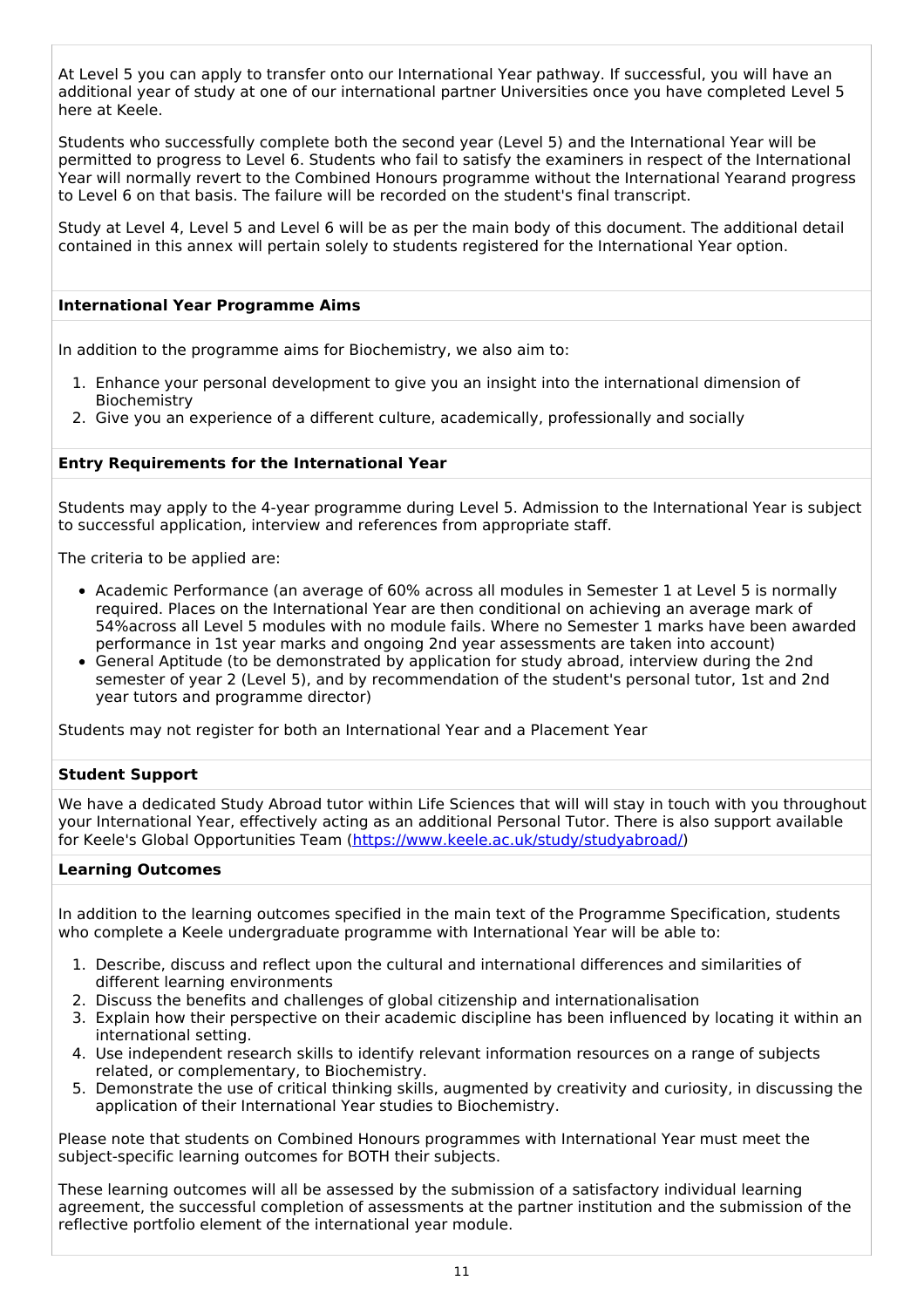#### **Regulations**

Students registered for the International Year are subject to the programme-specific regulations (if any) and the University regulations. In addition, during the International Year, the following regulations will apply:

Students undertaking the International Year must complete 120 credits, which must comprise at least 40%in the student's discipline area.

This may impact on your choice of modules to study, for example you will have to choose certain modules to ensure you have the discipline specific credits required.

Students are barred from studying any module with significant overlap to the Level 6 modules they will study on their return. Significant overlap with Level 5 modules previously studied should also be avoided.

#### **Additional costs for the International Year**

Tuition fees for students on the International Year will be charged at 15% of the annual tuition fees for that year of study, as set out in Section 1. The International Year can be included in your Student Finance allocation, to find out more about your personal eligibility see: [www.gov.uk](http://www.gov.uk/)

Students will have to bear the costs of travelling to and from their destination university, accommodation, food and personal costs. Depending on the destination they are studying at additional costs may include visas, study permits, residence permits, and compulsory health checks. Students should expect the total costs of studying abroad be greater than if they study in the UK, information is made available from the Global Education Team throughout the process, as costs will vary depending on destination.

Students who meet external eligibility criteria may be eligible for grants as part of this programme. Students studying outside of this programme may be eligible income dependent bursaries at Keele.

Students travel on a comprehensive Keele University insurance plan, for which there are currently no additional charges. Some Governments and/or universities require additional compulsory health coverage plans; costs for this will be advised during the application process.

### **17. Annex - Work Placement Year**

#### **Biochemistry with Work Placement Year**

#### **Work Placement Year summary**

Students registered for this programme may apply to transfer during level 4 or 5 to the 'with Work Placement Year' option. Students accepted onto this programme will have an extra year of study (the Work Placement Year) with a relevant placement provider after they have completed Level 5 at Keele.

Students who successfully complete both the second year (Level 5) and the Work Placement Year will be permitted to progress to Level 6. Students who fail to satisfactorily complete the Work Placement Year will normally revert to the 4-year programme and progress to Level 6 on that basis. The failure will be recorded on the student's final transcript.

Study at Level 4, Level 5, Level 6 and Level 7 will be as per the main body of this document. The additional detail contained in this annex will pertain solely to students taking MSci Biochemistry the Work Placement Year

(NB: for Combined Honours students the rules relating to the work placement year in the subject where the placement is organised are to be followed).

#### **Work Placement Year Programme Aims**

In addition to the programme aims for Biochemistry, we also aim to:

Provide experience of working in a subject-related laboratory or work place within an industrial, academic or public institution either in the UK or abroad.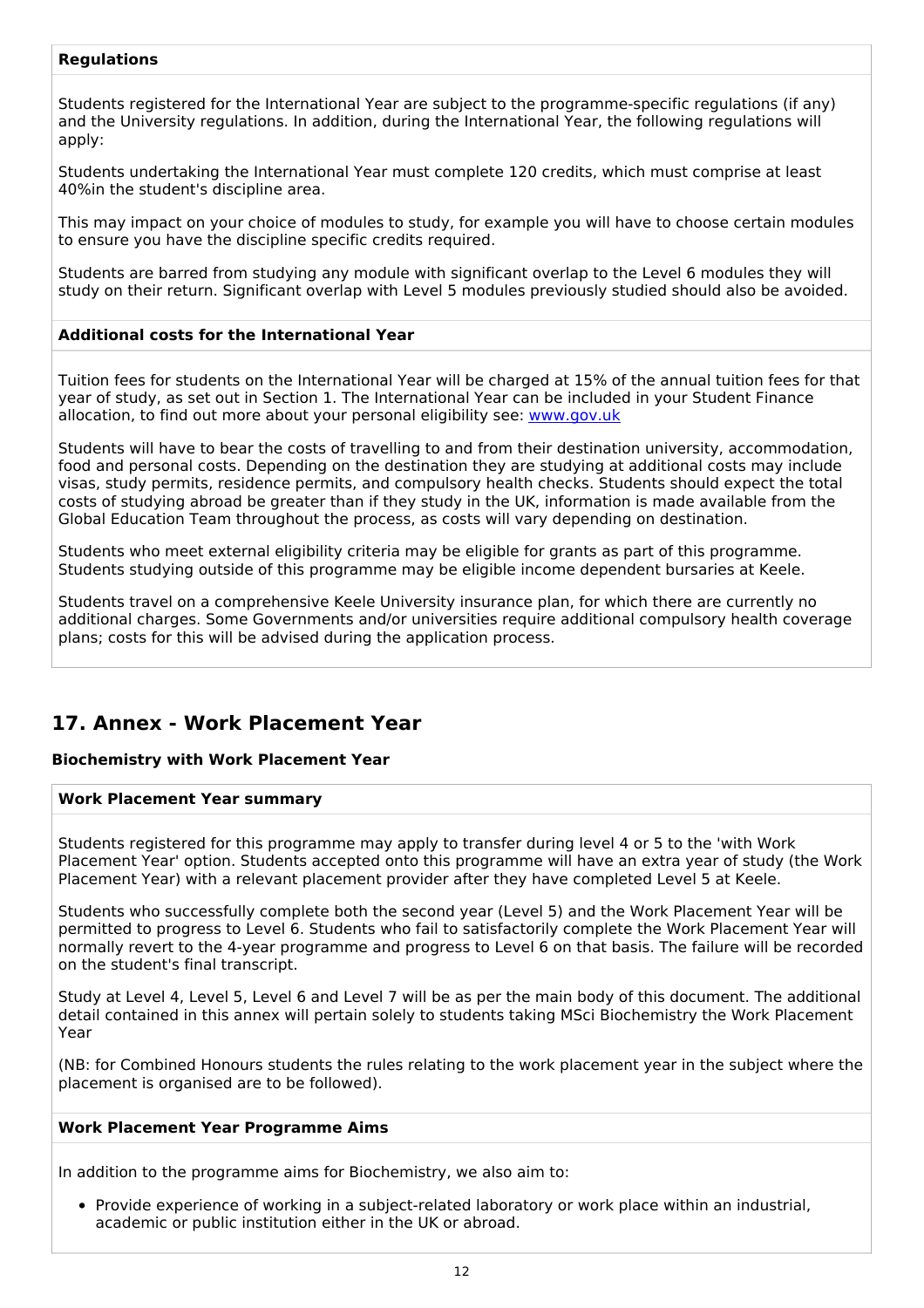#### **Entry Requirements for the Work Placement Year**

Transfer onto Work Placement Year is subject to a selection process as described below:

- Academic performance. Evidenced by good overall engagement with your programme, passing all modules across Level 4 and semester 1 of Level 5 with an overall grade average of >60%.
- General aptitude. Evidenced by suitable references provided by an academic member of staff (usually your Personal Tutor) and interview.
- Health and safety. Evidenced by completion of a Keele Health and Safety checklist and compliance with health and safety requirements of your placement provider.
- (International students only) You should be aware that there may be additional visa implications for this transfer, and it is your responsibility to complete any and all necessary processes to be eligible for this pathway. There may be additional costs, including applying for a new Visa from outside of the UK for international students associated with a transfer to the work placement programme.

Students may not register for both an International Year and a Work Placement Year.

#### **Student Support**

We have a dedicated Industrial Placement tutor within Life Sciences that can act as a point of contact for you before, during or after your placement year. You will also be assigned a Placement Supervisor. This will be an academic member of the School who will maintain regular contact with you throughout your placement and will become your project supervisor at Level 6. The School Director of Education will also act as an important contact throughout the process, that you can contact them in strict confidence at any point during your placement if you have any concerns about your placement provider or overall experience.

#### **Learning Outcomes**

In addition to the learning outcomes specified in the main text of the Programme Specification, students who complete the 'with Work Placement Year' option will be able to:

1. Demonstrate an ability to successfully work within their placement institution and to learn practical skills and develop their science base within the scope of their work project.

These learning outcomes will be assessed through the 15 or 30 -credit bearing Work Placement Year modules (LSC-30019 or LSC-30038).

#### **Regulations**

Students registered for the 'with Work Placement Year' option are subject to programme-specific regulations (if any) and the University regulations. In addition, during the Work Placement Year, the following regulations will apply:

- Students undertaking the Work Placement Year must successfully complete either 'Applied Life Sciences Placement (LSC-30019)' for non-RSB accredited combinations or Double Applied Life Sciences Placement (LSC-30038) for RSB accredited combinations. In order to ensure a high quality placement experience, each placement agency will sign up to a placement contract (analogous to a service level agreement).
- Once a student has been accepted by a placement organisation, the student will make a preplacement visit and a member of staff identified within the placement contract will be assigned as the placement supervisor. The placement supervisor will be responsible for ensuring that the placement experience meets the agreed contract agreed with the University.
- The placement student will also sign up an agreement outlining his/her responsibilities in relation to the requirements of each organisation.

Students will be expected to behave professionally in terms of:

(i) conforming to the work practices of the organisation; and

(ii) remembering that they are representatives of the University and their actions will reflect on the School and have an impact on that organisation's willingness (or otherwise) to remain engaged with the placement.

#### **Additional costs for the Work Placement Year**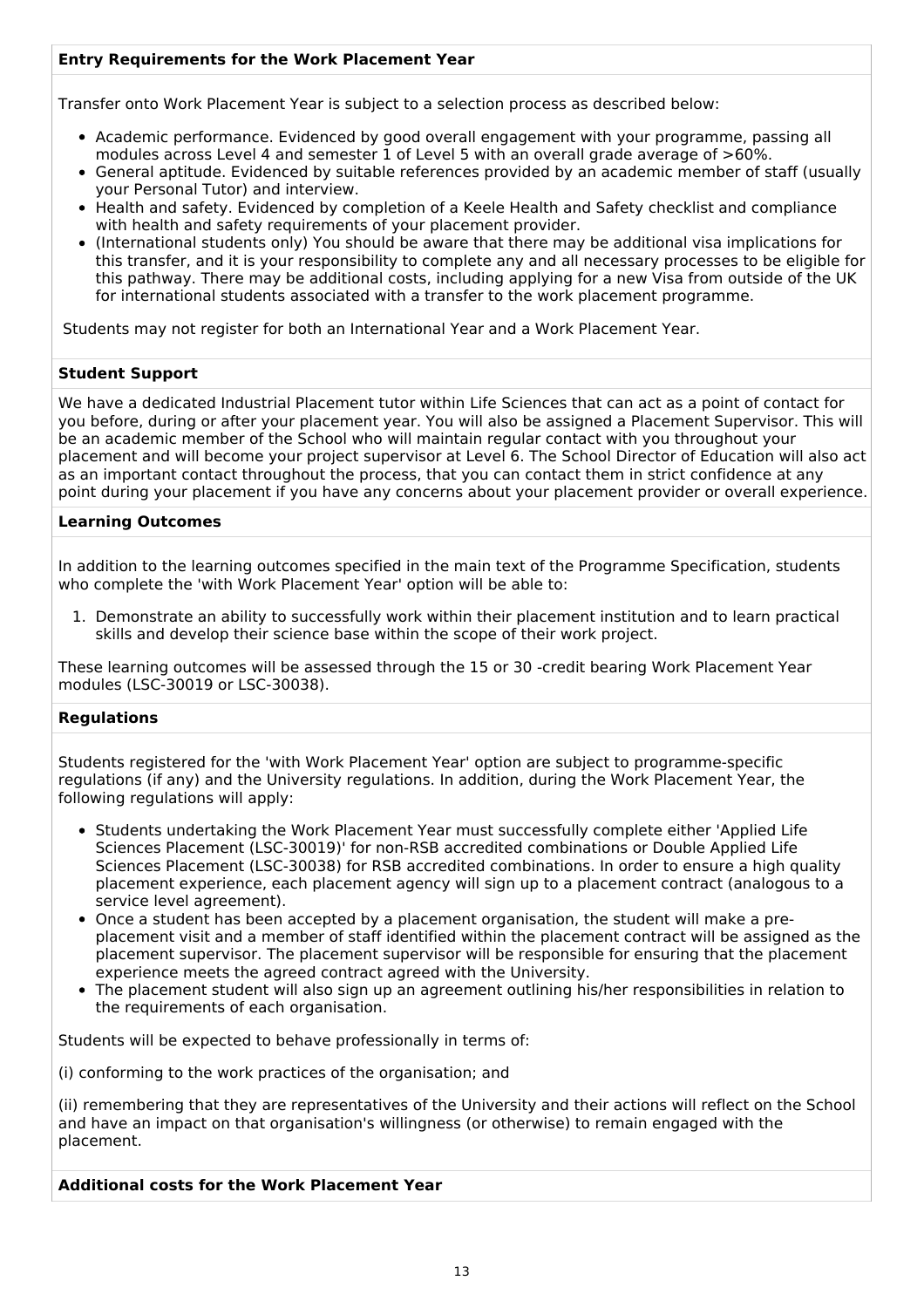Tuition fees for students on the Work Placement Year will be charged at 20% of the annual tuition fees for that year of study, as set out in Section 1. The Work Placement Year can be included in your Student Finance allocation; to find out more about your personal eligibility see: [www.gov.uk](http://www.gov.uk/)

Students will have to bear the costs of travelling to and from their placement provider, accommodation, food and personal costs. Depending on the placement provider additional costs may include parking permits, travel and transport, suitable clothing, DBS checks, and compulsory health checks.

A small stipend may be available to students from the placement provider during the placement but this will need to be explored on a placement-by-placement basis as some organisations, such as charities, may not have any extra money available. Students should budget with the assumption that their placement will be unpaid.

Eligibility for student finance will depend on the type of placement and whether it is paid or not. If it is paid, this is likely to affect student finance eligibility, however if it is voluntary and therefore unpaid, should not affect student finance eligibility. Students are required to confirm eligibility with their student finance provider.

International students who require a Tier 4 visa should check with the Immigration Compliance team prior to commencing any type of paid placement to ensure that they are not contravening their visa requirements.

## **18. Annex - Programme-specific regulations**

### **Programme Regulations: Biochemistry**

| <b>Final Award and Award Titles</b> | BSc (Hons) Biochemistry<br>BSc (Hons) Studies in Biochemistry  |
|-------------------------------------|----------------------------------------------------------------|
| Intermediate Award(s)               | Diploma in Higher Education<br>Certificate in Higher Education |
| <b>Last modified</b>                | September 2021                                                 |
| <b>Programme Specification</b>      | https://www.keele.ac.uk/ga/programmespecifications             |

The University's Academic Regulations which can be found on the Keele University website [\(https://www.keele.ac.uk/regulations/](https://www.keele.ac.uk/regulations/)[\)\[1\]](https://scims-api.keele.ac.uk/#_ftn1) apply to and regulate the programme, other than in instances where the specific programme regulations listed below over-ride them. These programme regulations list:

- **Exemptions which are characterised by the omission of the relevant regulation.**
- Variations which are characterised by the replacement of part of the regulation with alternative wording.
- Additional Requirements which set out what additional rules that apply to students in relation to this programme.

The following **exemptions, variations** and **additional requirements** to the University regulations have been checked by Academic Services and have been approved by the Faculty Education Committee.

#### **A) EXEMPTIONS**

The clause(s) listed below describe where an exemption from the University's Academic Regulations exists:

For the whole duration of their studies, students on this Programme are exempt from the following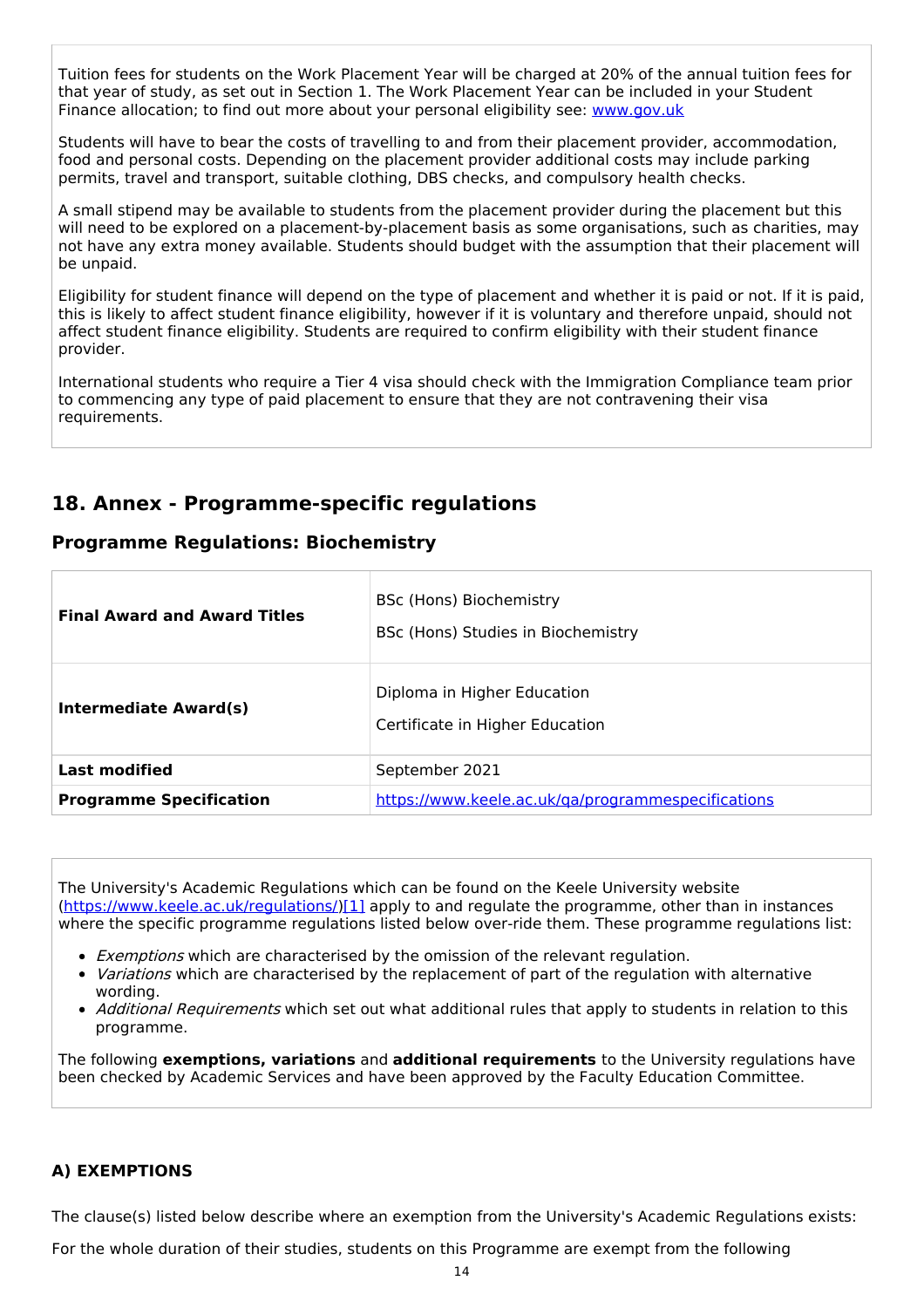regulations:

**No exemptions apply.**

#### **B) VARIATIONS**

The clause(s) listed below describe where a variation from the University's Academic Regulations exists:

#### **Variation 1: No variations apply**

#### **Additional Requirements**

The programme requirements listed below are in addition to the University's Academic Regulations:

#### **Additional requirement 1: Laboratory, lecture and tutorial classes**

1.1 Wearing a laboratory coat is compulsory in all classes held in laboratories. Students will not be allowed to attend the laboratory class without a laboratory coat.

1.2 Students must wear appropriate clothing in the laboratories, including sensible footwear. Closed shoes and low heels should be worn. This is to avoid tripping and to protect the feet in the case of spillages. Long hair must be tied back. Students who are inappropriately dressed may, at the discretion of the member of staff in charge, be excluded from the class and recorded as being absent without good cause.

1.3 Students who arrive late to laboratory classes may, at the discretion of the member of staff in charge, be excluded from the class and recorded as being absent without good cause.

1.4 Students who display serious misconduct in any class may, at the discretion of the member of staff in charge, be excluded from the class and recorded as being absent without good cause. Serious misconduct involves wilful damage to property, injury or threat to persons, or persistent disruption of teaching.

1.5 The unauthorised use of mobile phones or headphones is not permitted in any class.

1.6 Students are not permitted to record, video or photograph taught sessions or meetings with staff, except with the permission in advance of the staff concerned. Permission will be given where this is part of an approved disability adjustment. Any permission to record, video or photograph is for personal use only and all recordings, videos or photographs remain the property of the presenter and Keele University.

1.7 Students are required to read and follow the procedures in the School of Life Sciences Safety Handbook, which is available from the Life Science Noticeboard on the KLE.

#### **Additional requirement 2: Royal Society of Biology Accreditation**

2.1 Students must achieve a pass standard in the Life Sciences Double Experimental Project with research skills assessment (or, subject to agreement, Double Applied Life Sciences Placement) to attain an accredited degree. Students must also achieve a pass mark in both of the zero-credit, lab-based modules and levels 4 and 5. For students who do not fulfil the conditions of this regulation, the degree award will be 'Studies in Biochemistry' and the degree will not be accredited by the Royal Society of Biology.

[\[1\]](https://scims-api.keele.ac.uk/#_ftnref1) References to University Regulations in this document apply to the content of the University's Regulatory Framework as set out on the University website here <https://www.keele.ac.uk/regulations/>.

#### **Additional requirement 3: Work Placements, Exchange Periods and Study Abroad**

3.1 A student who has completed a semester abroad will not normally be eligible to transfer onto the International Year option.

## **Version History**

**This document**

**Date Approved:** 01 February 2022

#### **Previous documents**